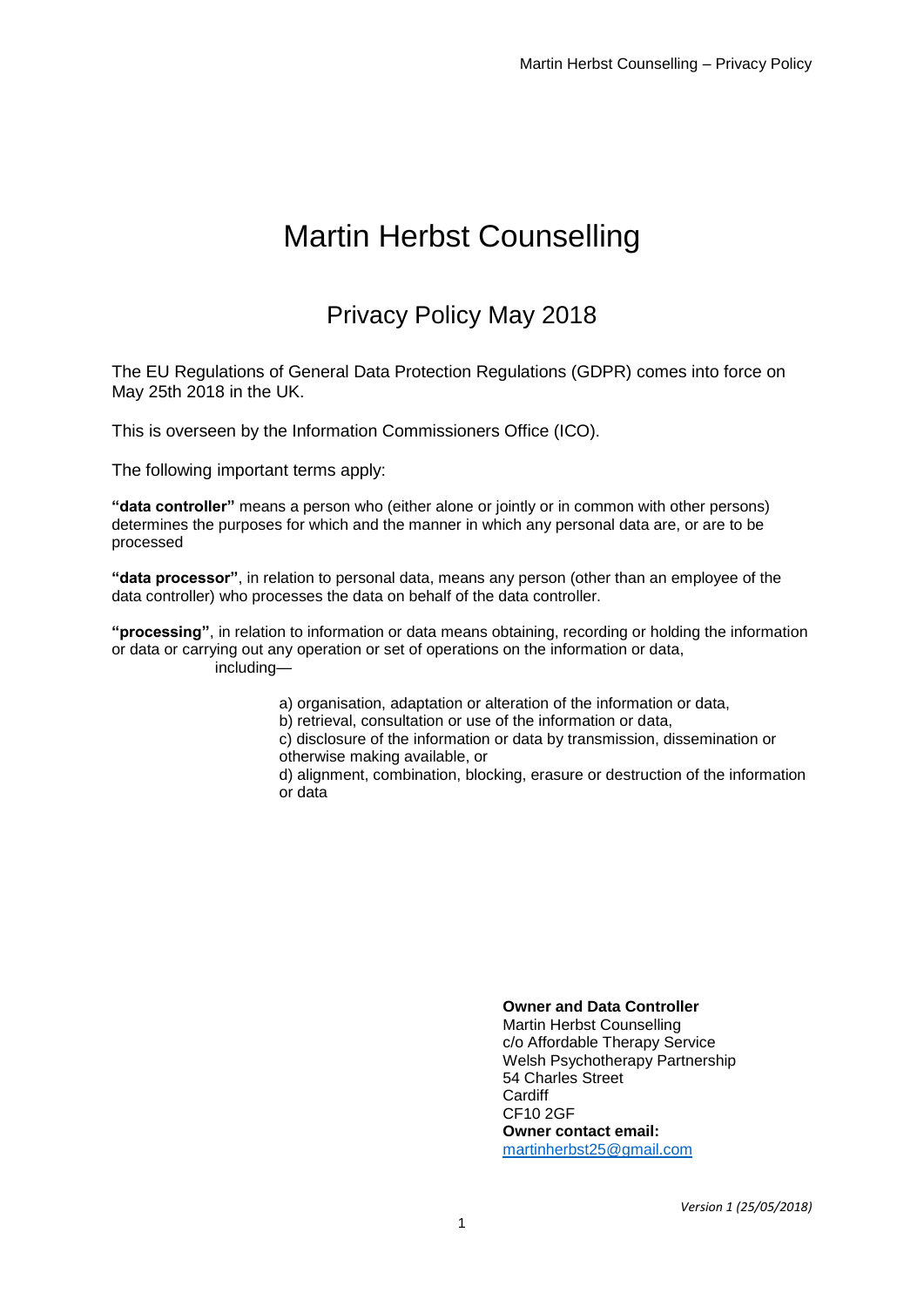This Privacy Notice sets out the basis on which I, Martin Herbst, of Martin Herbst Counselling will process the personal information you provide me, this information is also referred to as 'personal data'.

I am a (trainee) Psychotherapeutic Counsellor and offer Relational Centred, individual, face-to-face therapeutic counselling. I operate within the Law and by Law I will need to breach confidentiality should you disclose content, which may relate to the following circumstances: Mental Health Act 1983, Child Protection and Children Act 1989/ 2004, Terrorism Act 2003, Human Rights Act 1998.

I also operate as set-out in the guidance and ethical framework of my Professional Body, The UK Council for Psychotherapy (UKCP). <https://www.psychotherapy.org.uk/>

The nature of Counselling requires you to disclose personal, sensitive information and experiences about yourself. I aim to offer my service to you with your best interest in mind and for that reason, I take my obligations in respect of the privacy of your personal data very seriously and I will only process personal information as detailed in this notice, unless I informed by you otherwise. In order to ensure that the personal data I hold is accurate and up to date, I request that you inform me of any relevant changes to the personal information I hold about you.

I also invite you to discuss with me any concerns, questions or comments you may have regarding your Privacy and keeping your data safe.

#### **Changes and review to this Privacy Notice**

*I* will continually review and update this Privacy Policy to adhere to GDPR, but also to ensure I *operate to best practices. Where an update is relevant to my processing of your data, I shall notify you of the same. I will formally review this policy yearly and the next formal review will commence on 01/05/2019.*

If you do not wish me to process personal data in accordance with this policy, then please do not provide it to me, Please refer to Section 3 'Your rights', in respect of data that I already hold

This Privacy Policy is set out in the following sections:

- **Section 1: How I obtain your data**
- **Section 2: Why and how I process your data, including retention, deletion and storage of your data**
- **Section 3: Your rights**
- **Appendix 1: Information Pathway**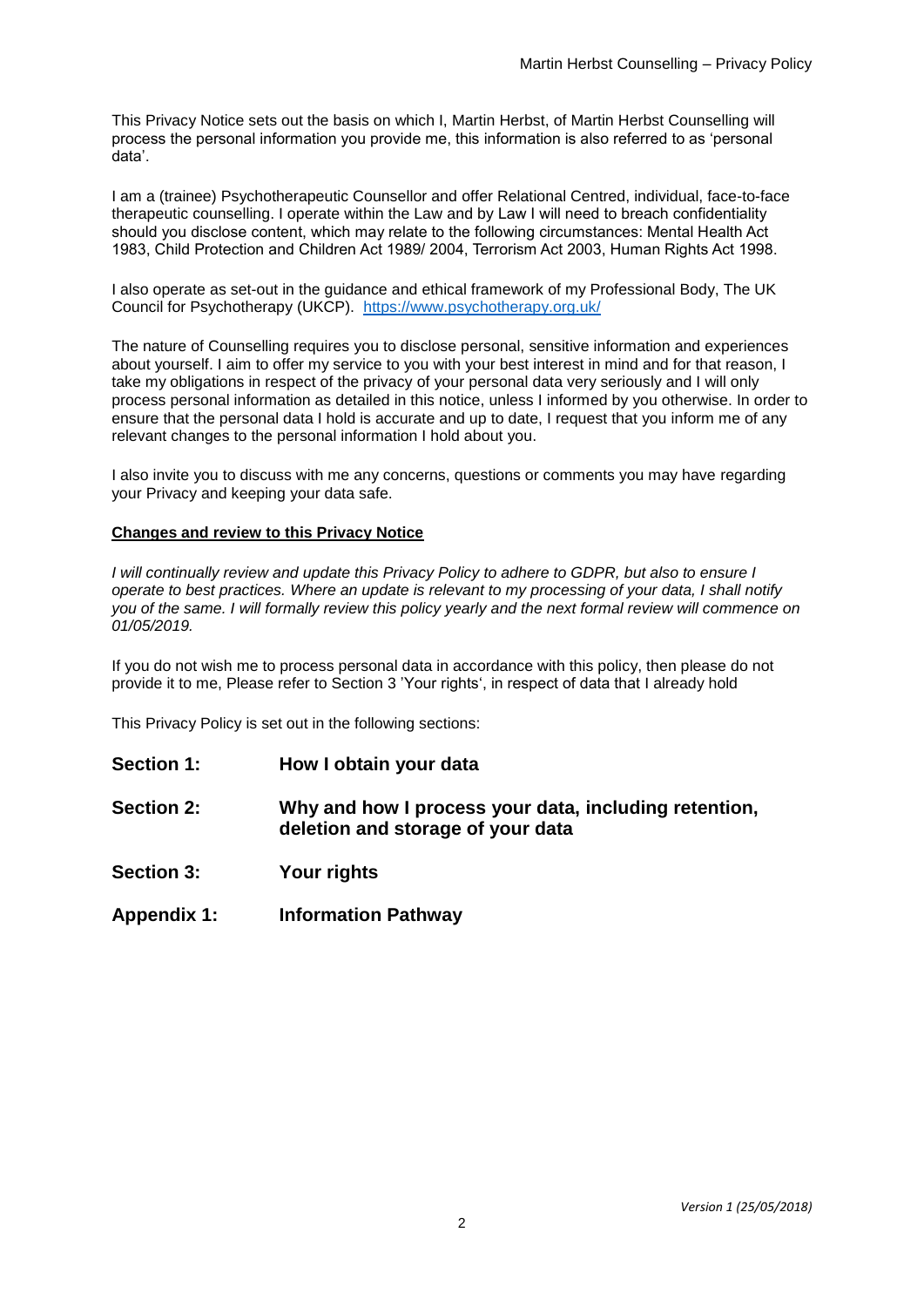# **Section 1: How I obtain your data**

#### **This section applies to individuals wishing to use or using my Counselling Service ('a client'):**

#### **The personal data I collect or receive includes the following as applicable:**

- Name and Surname
- Address
- **Email and other contact details**
- Date of birth
- Bank details (if you choose to pay via online banking)
- Next of kin: name and contact number (This would only be used in an emergency while you are with me and for no other purpose, with your agreement)
- GP Name and contact details
- **•** Prescribed Medication or Complimentary Remedies
- Details of other Mental Health Providers you may be accessing

#### **I may also obtain your personal data from the following sources in the course of our ongoing work (please note that this list is not exhaustive):**

- Bank details if you wish to make online or mobile application payments
- Telephone number If you contact me via text or telephone call
- Social media account details if you follow my business social media accounts
- Other sensitive personal information such as communications from other sources of support

#### **I may obtain your personal data from the following sources (please note that this list is not exhaustive):**

- You
- Other sources of referrals, for example other therapists, therapeutic services and mental health organisations
- Conversations on the telephone
- My website and software applications

Where you are a client and I have obtained your personal data from any of the third party above, it is my policy to advise you of the source when I first contact you after receiving a referral.

#### **How I will use your personal data:**

The processing of your personal information may include:

- Collecting and storing your personal data, whether in manual or electronic files
- Notifying you of other potential sources of support and information
- Making referrals on your behalf to other therapists or support services, with your consent
- Retaining a record of our dealings
- Keep client notes which are a factual record of our work
- Attend Supervision, as a requirement of the therapeutic work, where I will only use your name and age, but no other identifying characteristics.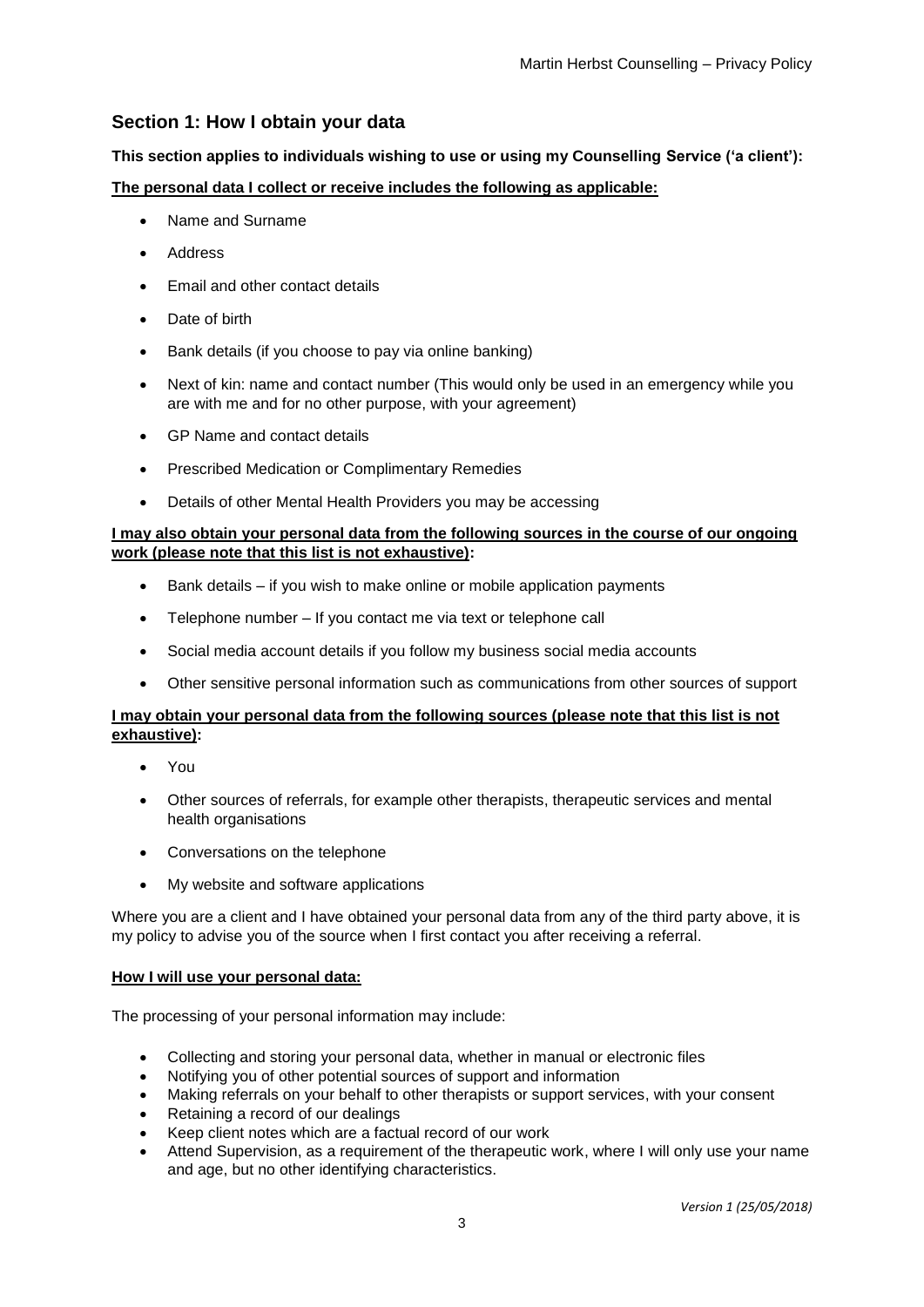## **Section 2: Why and how I process your data, including retention, deletion and storage of your data**

#### **1. Entering into and performing a contract with you:**

In order to provide my therapeutic services I need to enter into a contract with you. In order to enter into a contract I will need certain information, for example your name, address and other information mentioned in Section 1. A contract will also contain obligations on both your part and my part and I will process your data as is necessary for the purpose of those obligations. For example, in order to process a contract, your name, surname, signature, agreed fee and date of entering into a contract will be required.

#### **2. Compliance with legal obligations (regulatory and statutory obligations):**

- I must comply with a number of statutory provisions when providing my Counselling Service, which necessitate the processing of personal data as I may need to breach confidentiality. I operate within the Law and by Law, I will need to breach confidentiality should you disclose content, which may relate to the following circumstances: Mental Health Act 1983, Child Protection and Children Act 1989/ 2004, Terrorism Act 2003, Human Rights Act 1998.
- I have Public Liability Insurance from Howden Broken Group Limited <http://www.howdengroup.com/en/privacy-policy>

In the event of a complaint or I need advice, data may need to be shared.

- I keep client notes from each client session. I use an unidentifiable code for each client. My client notes contain facts about our sessions. At times, I may include direct quotes relating to ethics and the law. I may also include screenshots or other digital formats to these notes. These notes are kept locked away in a secure metal cabinet. I retain these notes for 6 years from the date of our last contact.
- I keep financial records, as I am required to provide an HMRC self-assessment every financial year. I record each client payment with a unique client reference number and fee paid for the session. Clients are not directly identifiable from these unique client reference numbers.
- I attend Supervision, which is a requirement of the UK Counsel for Psychotherapy (UKCP). I am registered as a trainee member with the UKCP. I am required to attend Supervision to adhere to Ethical code of conduct to ensure I continue to practice competently.

I prepare a Supervision report for each supervision session and this will include your name, age and my reflections on our shared therapeutic work. The report includes my reflections on you presenting issues, processes and my processes in response to our work together. I remove all other identifying information to protect your privacy. My Supervisor is required and must adhere to the same principles as set out in the GDPR in relation to our work.

 I also attend Continued Professional Development. This is a requirement of my profession. These Development sessions ensure that I am stay up to date with relevant changes and developments in therapy and that I continue to work competently. I may explore some of the work we do and my reflections, but will not disclose any of your personal information.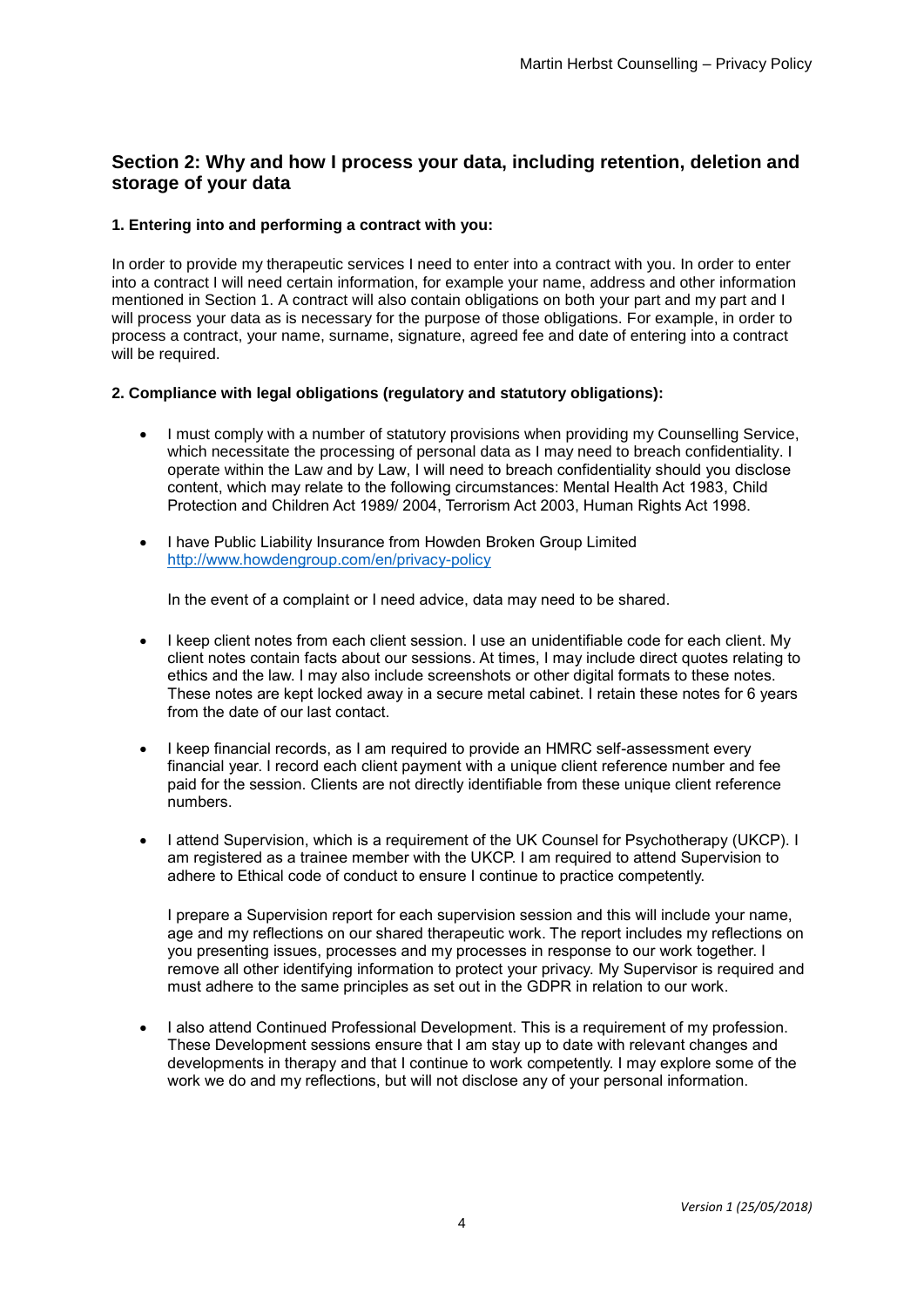#### **3. My legitimate interests:**

In providing my Counselling Services, I will carry out some processing of personal data which is necessary for the purpose of my legitimate interests, which include:

- Retaining client notes of our sessions and transactions and where applicable, use such records for the purposes of:
	- $\circ$  establishing compliance with contractual obligations with Clients
	- $\circ$  addressing any query or dispute that may arise including establishing, exercising or defending any legal claims
	- o protecting my reputation
	- $\circ$  maintaining a back up of my systems, solely for the purpose of being able to restore the system to a particular point in the event of a system failure or security breach
	- $\circ$  evaluating quality and compliance including compliance with this Privacy Notice
	- o determining system requirements and future developments

#### **4. Consent to my processing of your data:**

I may process your personal data on the basis that you have consented to me doing so for a specific purpose our offering you a counselling service. You may withdraw your consent to me processing of your personal information for a particular purpose at any stage. However, please note that I may continue to retain, or otherwise use your personal information thereafter where I have a legitimate interest or a legal or contractual obligation to do so. My processing in that respect will be limited to what is necessary in furtherance of those interests or obligations. Withdrawal of consent will not have any effect on the lawfulness of any processing based on consent before its withdrawal.

#### *What if I obtain your personal data from a third party?*

- If I receive a referral from a third party on your behalf with your consent then I will apply this Privacy Policy. I will assume that you have checked and agreed to that third party's Privacy Policy.
- I do not actively seek or research personal information about my clients as this may influence the neutrality and therapeutic relationship I seek to develop with a client. For that reason, I do not search for my client on Social Network site, for example Facebook, Twitter, Google or other such services.
- I do have a personal and business social media presence. I do not accept friend requests or follower requests from clients to my social media accounts. I will assume you are willing to share personal information with me should you follow any of my business social media accounts. I will refrain from following you back.

I retain the right to block any account to my personal social media accounts.

#### *Sensitive Personal Data (SPD)*

Sensitive personal data is information, which is intensely personal to you. Examples of SPD include information which reveals your political, religious or philosophical beliefs, sexual orientation, race or ethnic origin, or information relating to your health.

 Due to the intensely personal nature of Counselling, it is highly like that you will disclose in the course your therapy, Sensitive Personal Data. Withholding this information may have an impact on the progress you make in therapy. However, you are not required to disclose any of this information as a matter of fact.

I shall only use that data for the purposes of the therapeutic relationship with you.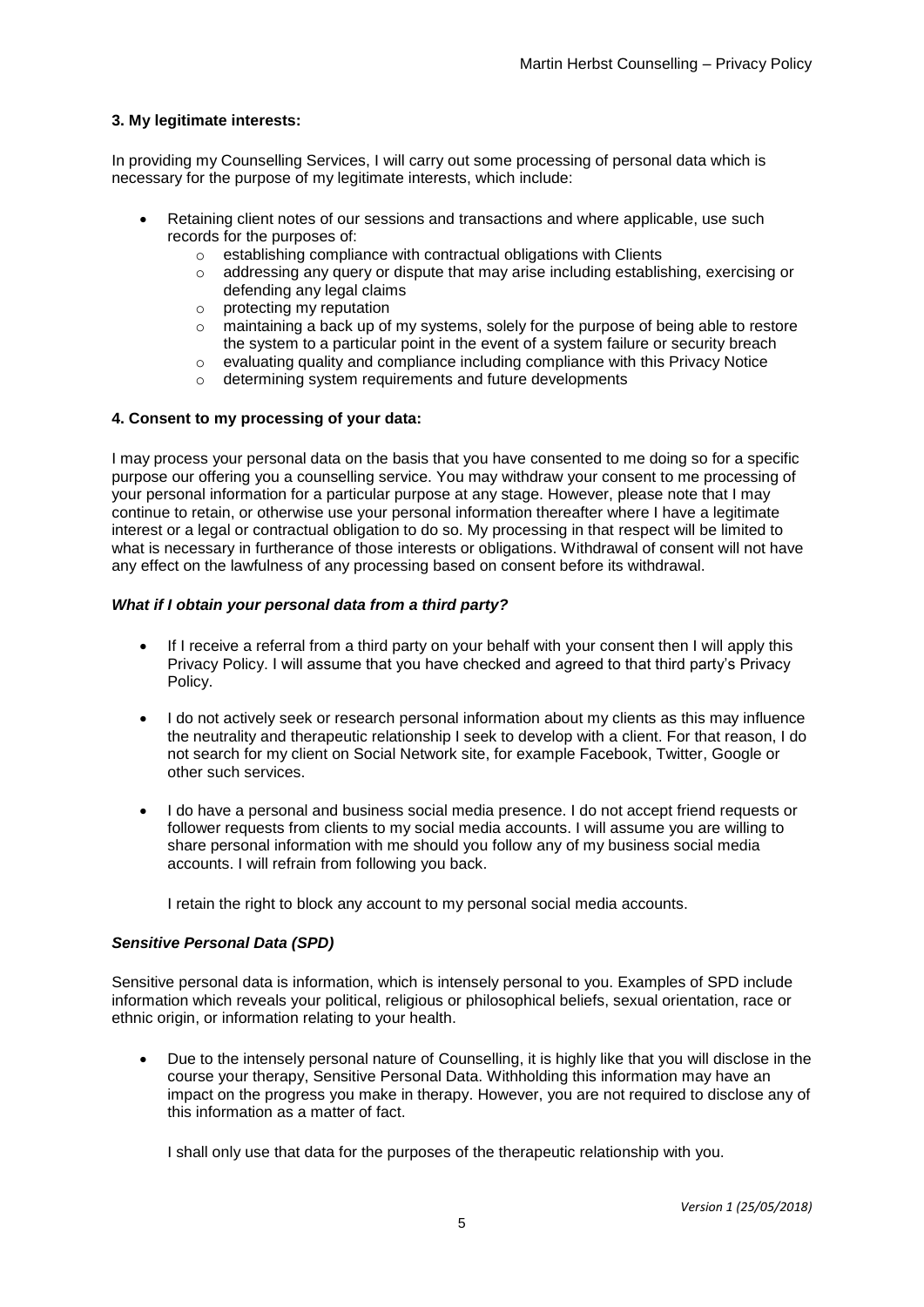#### **Who I share personal data with:**

I shall not share your personal information unless I am entitled to do so or required to so by Law. In all circumstances, I will consider seeking your consent first unless it is of such a nature where I may need further guidance from a Supervisor and / or Legal Adviser, for example complaint. The categories of persons with whom we may share your personal information include:

- **•** Supervision
- Legal and professional advisers

These may include, one or all, of the below:

- The Welsh Psychotherapy Partnership where I am a trainee member and practice: [http://www.welshpsychotherapy.org.uk](http://www.welshpsychotherapy.org.uk/)
- The UK Counsel for Psychotherapy (UKCP), my professional body: <https://www.psychotherapy.org.uk/>
- Howden Broken Group Limited. These are my Public Liability Insurers [http://www.howdengroup.com](http://www.howdengroup.com/)

I am required to assign a Clinical Executor in the unlikely event that I am unable to return to practice in an emergency. The Clinical Executor will contact you to inform you and to organise or finalise my practical arrangements.

The Clinical Executor will be an assigned therapeutic colleague adhering to GDPR.

#### **If you do not wish to provide me with necessary data**

There may be circumstances where I require you to provide data which is necessary in order for me to meet statutory or contractual obligations, for example a Counselling Contract. If you do not wish to provide me with information, I request then please notify me. However, please be aware that as a result I may be unable to provide you with a Counselling Service.

#### **Data Security and Confidentiality**

It is my policy to ensure, in so far as is reasonably practicable, that my systems and records are secure and not accessible to unauthorised third parties in line with contemporary practice. For that reason, all my digital devices are password protected and or have with anti-virus software as appropriate.

#### **Website service**

You are able to contact me directly as per my contact details on my website or directly via the contact form on my website.

My website is hosted by Wix.com. You can view the Privacy policy for Wix.com here:

https://www.wix.com/about/privacy

#### **Cookies**

Cookies are small pieces of data stored on a site visitor's browser, usually used to keep track of their movements and actions on a site.

Cookies are implemented in every site built by Wix. Take a look at the table below to view which cookies Wix implements on Wix sites: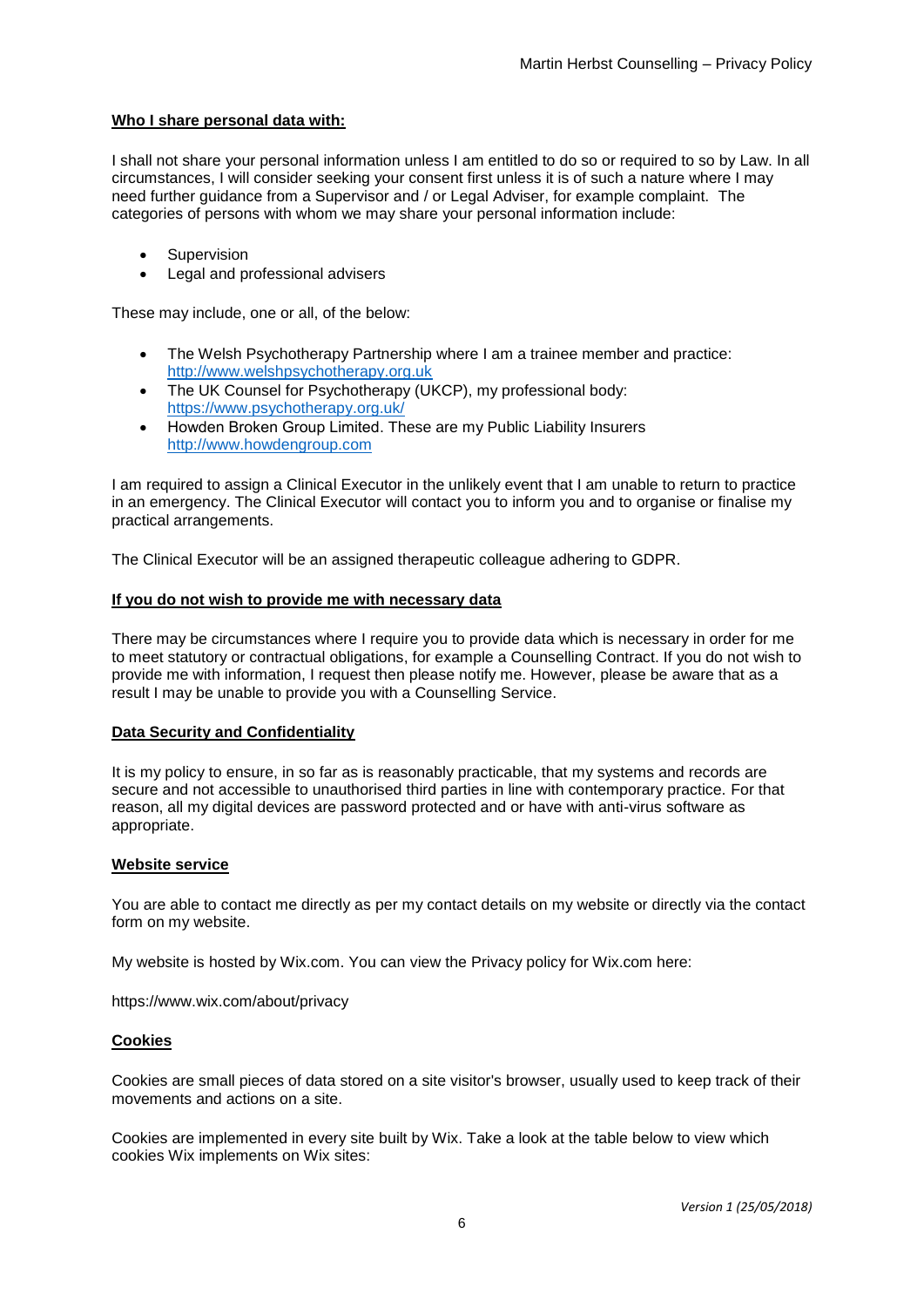| Cookie name                                  | Life span                         | <b>Purpose</b>                  |
|----------------------------------------------|-----------------------------------|---------------------------------|
| svSession                                    | Permanent                         | Creates activities and BI       |
| hs                                           | Session                           | Security                        |
| incap_ses_\${Proxy-ID}_\${Site-ID} Session   |                                   | Security                        |
| incap_visid_\${Proxy-ID}_\${Site-ID} Session |                                   | Security                        |
| $nIbi_{I}$ $I.D$                             | <b>Persistent cookie Security</b> |                                 |
| <b>XSRF-TOKEN</b>                            | <b>Persistent cookie Security</b> |                                 |
| smSession                                    | Two weeks                         | Identify logged in site members |

#### **How to control or delete cookies**

You block cookies by activating the setting on your browser that allows you to refuse the setting of all or some cookies. In order to do this, follow the instructions provided by your browser (usually located within the "Help", "Tools" or "Edit" facility). Disabling a cookie or category of cookie does not delete the cookie from your browser; you will need to do this yourself from within your browser. If you use your browser settings to block all cookies (including essential cookies) you may not be able to access all or parts of our site.

I also run a Google Adword at times. This application may record data. You can find the Google Adword Privacy Policy here:

#### <https://policies.google.com/privacy>

I use a Gmail account hosted by Google. When you email me, gmail and Google may collect some information. You can find the Google Privacy Policy here:

https://policies.google.com/privacy/update

#### **Retaining your data**

In most circumstances your data will not be retained for more than 6 years from the last point at which I provided any services or otherwise engaged with you and it is my policy to only store your personal data for as long as is reasonably necessary for me to comply with my legal obligations

However, I may retain data for longer than a 6-year period where I have a legal or contractual obligation to do so, or I form the view that there is otherwise a continued basis to do so, or we are subject to a legal obligation, which applies for a longer period.

If however you believe that I should delete your personal data at an earlier date, please inform me in writing of your reasons. Please see **Section 3 'Your Rights'** below.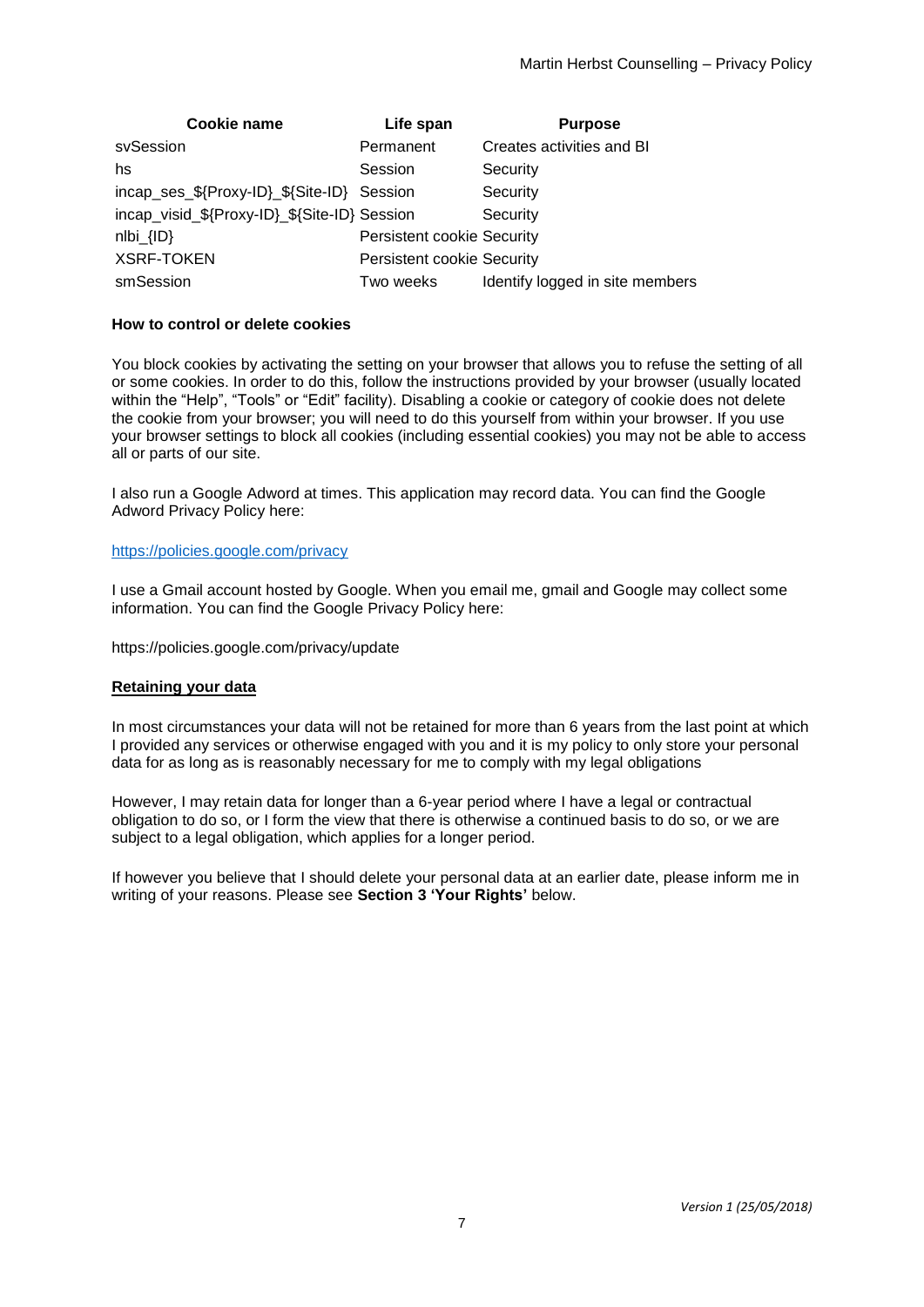# **Section 3: Your rights**

I take the protection of your personal data very seriously and it is important that you know your rights within that context, which include rights to:

- Request a copy of the personal data that I hold
- Request that I restrict processing of your data in certain circumstances
- Request that data is erased where the continued use of that data cannot be justified
- Withdraw your consent to me processing of your personal data for a particular purpose at any stage. However, please note that I may continue to retain, or otherwise use your personal information thereafter where I have a legitimate interest or a legal or contractual obligation to do so. My processing in that respect will be limited to what is necessary in furtherance of those interests or obligations
- Request that inaccurate or incomplete data is rectified

Please note that should you exercise your right to request that I erase data or cease any processing activity, I may retain a record of this request and the action taken in order to both evidence my compliance, and to take steps to minimise the prospect of any data being processed in the future should it be received again from a third party source.

If you have any questions concerning your rights or should you wish to exercise any of these rights, please contact Martin Herbst, [martinherbst25@gmail.com.](mailto:martinherbst25@gmail.com)

Please also refer to the **Information Officer's Commission** website, for guidance and further information: https://ico.org.uk/

### **Complaints**

If you are dissatisfied about any aspect of the way in which your data is processed you may, in the first instance refer the matter to myself, Martin Herbst, martinherbst25@gmail.com. This does not affect your right to make a complaint to the Information Commissioner's Office.

You are also able to contact

- The Welsh Psychotherapy Partnership where I am a trainee member and practice: [http://www.welshpsychotherapy.org.uk](http://www.welshpsychotherapy.org.uk/)
- The UK Counsel for Psychotherapy (UKCP), my professional body: <https://www.psychotherapy.org.uk/>

#### **Data Breaches**

I am registered with the Information Commissioner's Office (ICO). I am required to report a data breach within 72 hours to the Information Commissioner's Office (ICO), The Welsh Psychotherapy Partnership and the UK Council for Psychotherapy (UKCP).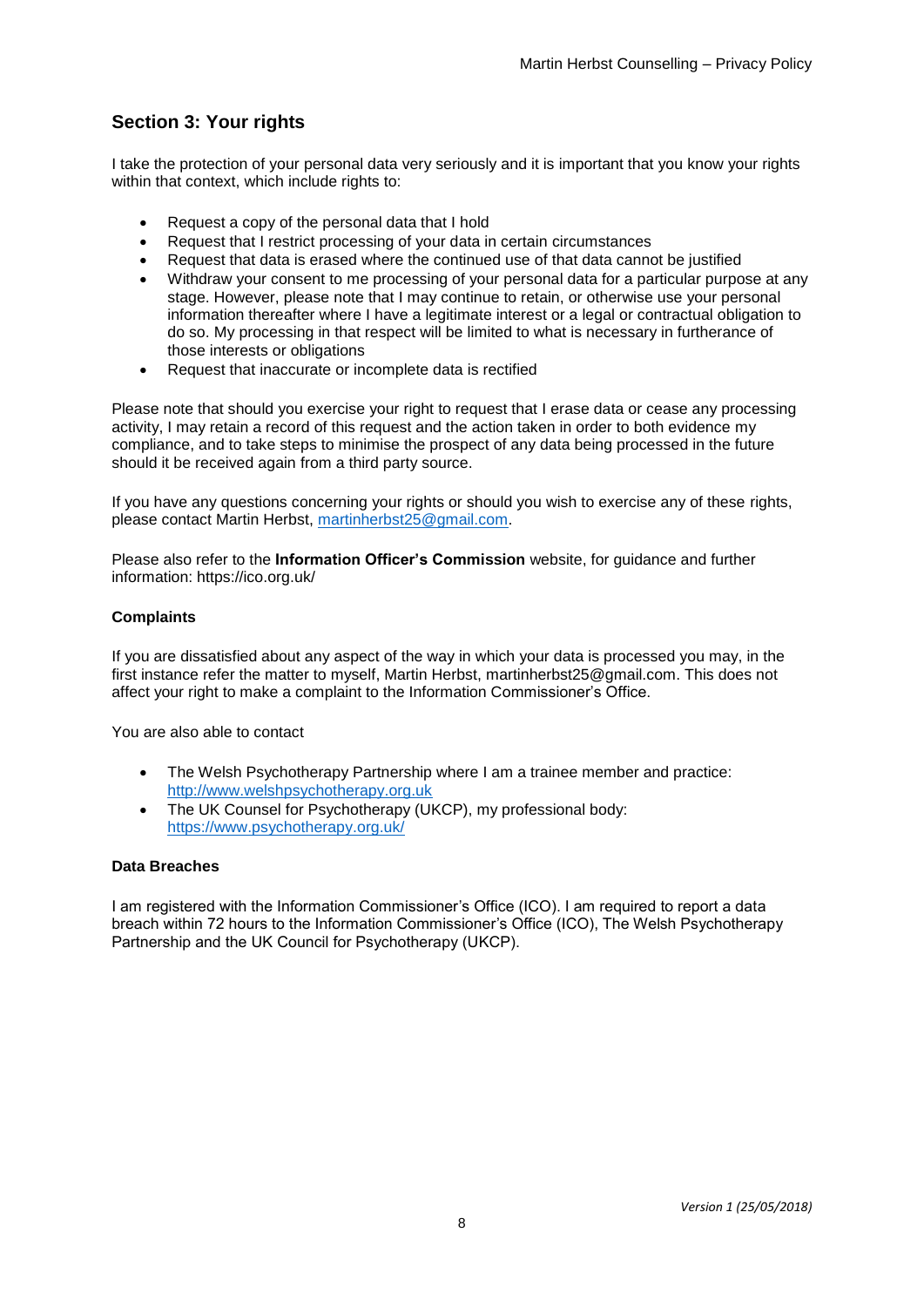| Appendix 1: The Information pathway. |                                                |                                                                                     |                                                                                           |                                                                                                                                    |                                                                |  |  |
|--------------------------------------|------------------------------------------------|-------------------------------------------------------------------------------------|-------------------------------------------------------------------------------------------|------------------------------------------------------------------------------------------------------------------------------------|----------------------------------------------------------------|--|--|
|                                      | <b>From</b>                                    | How your information is<br>obtained, protected and<br>kept?                         | Why                                                                                       | <b>How Long</b>                                                                                                                    | 3rd Parties                                                    |  |  |
| Referral<br><b>Received</b>          | From website                                   | Website cookies, Computer<br>Anti-Virus Protected, Password<br>Protected            | In order to process<br>your request<br>3rd Party Privacy<br>Policies and<br>cookies apply | As of the 25 <sup>th</sup> May 2018, initial<br>contact information that does<br>not develop into contract is<br>held for 2 weeks. | Google, Google Ads,<br>Wix.com, Kaspersky Internet<br>Security |  |  |
|                                      | Mobile Phone                                   | Mobile Phone Anti-virus<br>software, Password protected                             |                                                                                           |                                                                                                                                    | Google, AGV Mobile security,<br>Vodafone                       |  |  |
|                                      | <b>Other Sources</b>                           | Consent to contact checked<br>with referral source                                  |                                                                                           |                                                                                                                                    | Depending on 3rd Party                                         |  |  |
| <b>First Contact</b>                 | Consent to<br>contact, due to<br>contact made  | As above                                                                            | In order to process<br>your request.<br>Response: email                                   | Will be deleted, unless<br>progressing to assessment<br>session                                                                    | As above                                                       |  |  |
|                                      |                                                |                                                                                     | to email, phone<br>call to phone call.                                                    |                                                                                                                                    |                                                                |  |  |
| <b>Discussions</b>                   | Consent to<br>discuss<br>requirements          | As above                                                                            | To establish<br>requirements                                                              | If not agreed to work together:<br>delete email, text message,<br>phone number from email<br>inbox, computer or phone              | As above                                                       |  |  |
|                                      | Consent to<br>meet                             | As above                                                                            | Keep contact<br>details, record<br>appointment -<br>digital calendar                      | Information will be kept for 6<br>years from last date of contact                                                                  | As above                                                       |  |  |
| <b>First meeting</b>                 | <b>Discuss</b><br>contract,<br>Privacy, Opt in | Agreed to work together, see<br>next point                                          | See next point                                                                            | See next point                                                                                                                     | As above                                                       |  |  |
|                                      |                                                | Not agreed to work together,<br>record data point, delete details<br>as prior point | See next point                                                                            | Information will be kept for 6<br>years from last date of contact                                                                  | As above                                                       |  |  |
|                                      |                                                |                                                                                     |                                                                                           |                                                                                                                                    |                                                                |  |  |